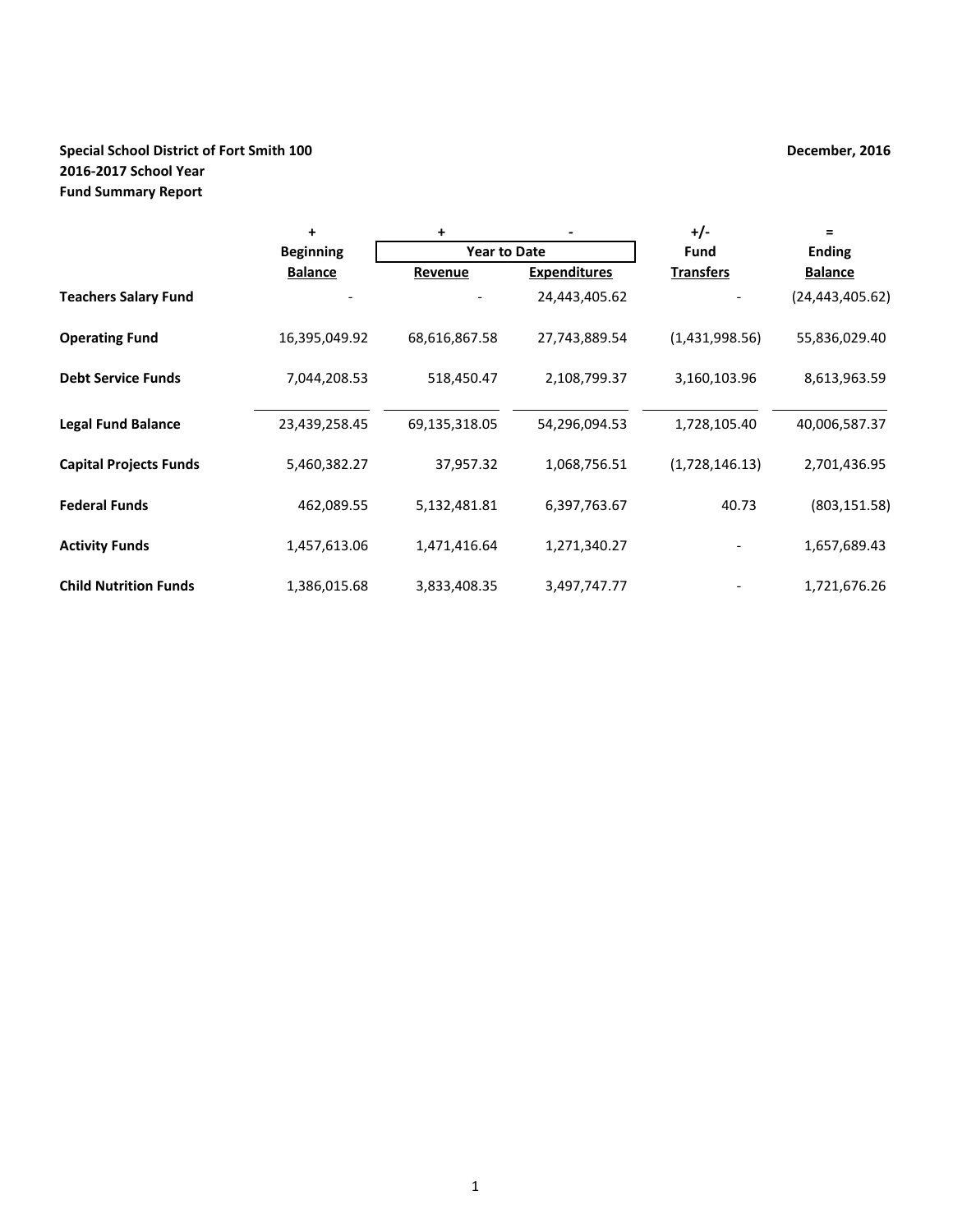### **Special School District of Fort Smith 100 December, 2016 2016-2017 School Year Revenue Report**

|                                       | December, 2016 |                     | <b>Budget</b> | (Excess) or<br><b>Short of Funds</b> |
|---------------------------------------|----------------|---------------------|---------------|--------------------------------------|
|                                       |                | <b>Year to Date</b> |               |                                      |
| Property Taxes - Jul-Dec              | 4,732,742.87   | 32,977,549.66       | 33,679,250    | 701,700                              |
| Property Taxes - Jan-Jun              |                |                     | 13,880,823    | 13,880,823                           |
| Property Taxes - Delinquent           | 323,730.14     | 709,746.93          | 2,308,150     | 1,598,403                            |
| Property Taxes - Excess Comm          |                |                     | 1,007,165     | 1,007,165                            |
| Revenues in Lieu of Taxes             | 50,666.51      | 506,664.97          | 504,655       | (2,010)                              |
| Penalties/Interest on Tax             | 2,428.53       | 19,757.60           |               | (19, 758)                            |
| <b>Interest Revenue</b>               | 12,097.52      | 39,191.01           | 50,000        | 10,809                               |
| Contributions                         | 10,595.29      | 41,595.29           |               | (41, 595)                            |
| <b>Turf Sponsorships</b>              |                | 71,000.00           |               | (71,000)                             |
| Sale/Loss Compensation                | 1,699.78       | 12,954.65           |               | (12, 955)                            |
| <b>State Foundation Funding</b>       | 5,212,308.00   | 26,061,540.00       | 57,335,434    | 31,273,894                           |
| 98% Uniform Rate of Tax               |                |                     | 1,285,968     | 1,285,968                            |
| <b>Other Local Revenue</b>            | 25,485.62      | 238,092.09          | 390,000       | 151,908                              |
| Daycare Fees                          | 19,595.00      | 88,476.00           | 191,122       | 102,646                              |
| Severance Tax                         |                | 437.72              | 1,000         | 562                                  |
| Special Ed Supervision                |                |                     |               |                                      |
| Special Ed Catastrophic               |                |                     |               |                                      |
| <b>Residential Treatment</b>          | 247,980.00     | 247,980.00          | 803,420       | 555,440                              |
| <b>Professional Development</b>       |                | 371,213.00          | 371,213       |                                      |
| <b>ALE</b>                            |                | 346,952.00          | 433,690       | 86,738                               |
| <b>ELL</b>                            |                |                     | 1,264,089     | 1,264,089                            |
| NSL                                   | 996,826.00     | 4,984,130.00        | 10,965,083    | 5,980,953                            |
| <b>Workforce Centers</b>              |                | 176,718.76          | 352,625       | 175,906                              |
| <b>General Facility Funds</b>         |                |                     |               |                                      |
| Debt Service Funds                    |                | 18,075.00           |               | (18, 075)                            |
| <b>Student Growth Funds</b>           |                |                     |               |                                      |
| <b>College &amp; Career Readiness</b> |                | 180,356.08          | 261,956       | 81,600                               |
| <b>Broadband Match</b>                |                |                     |               |                                      |
| <b>Other State Funds</b>              |                | 250,711.67          | 556,877       | 306,166                              |
| <b>Adult Education</b>                |                | 306,801.19          | 1,141,755     | 834,954                              |
| <b>State Preschool</b>                | 23,113.49      | 92,453.96           | 231,160       | 138,706                              |
| <b>ABC Grant</b>                      | 145,745.00     | 874,470.00          | 1,457,850     | 583,380                              |
| <b>Indirect Cost Revenue</b>          |                |                     | 184,298       | 184,298                              |
| Total                                 | 11,805,013.75  | 68,616,867.58       | 128,657,581   | 60,040,715                           |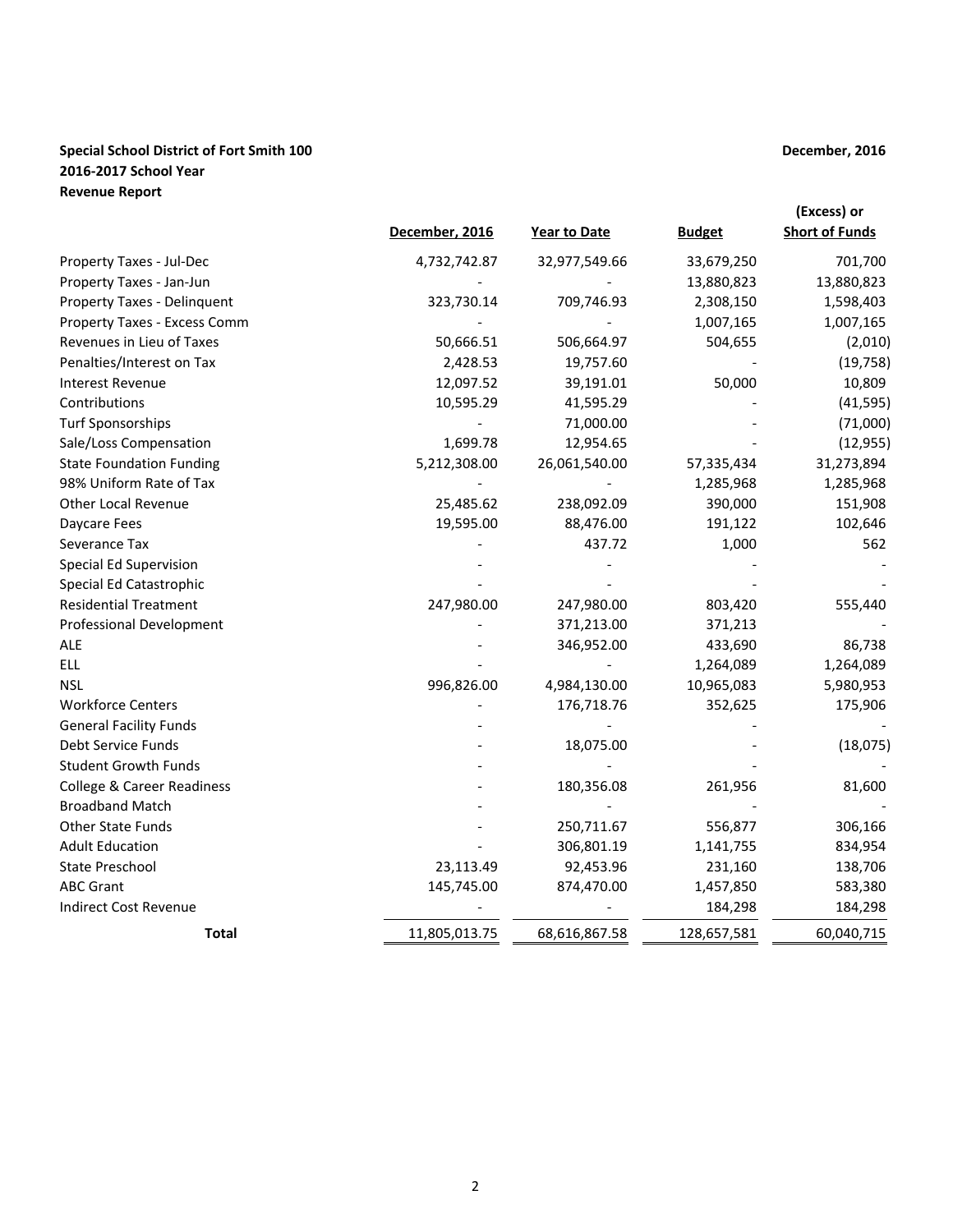# **Special School District of Fort Smith 100 December, 2016 December, 2016 2016-2017 School Year Expenditure Report**

|                                     | December, 2016 | Year to Date  | <b>Budget</b> | (Overage) or<br><b>Left to Spent</b> |
|-------------------------------------|----------------|---------------|---------------|--------------------------------------|
| <b>Teachers Salary Fund</b>         |                |               |               |                                      |
| <b>Regular Education</b>            | 3,105,071.06   | 14,161,456.88 | 37,505,115    | 23,343,658                           |
| <b>Special Education</b>            | 456,527.74     | 2,055,320.82  | 5,288,252     | 3,232,931                            |
| <b>Vocational Education</b>         | 198,760.17     | 918,911.14    | 2,353,166     | 1,434,255                            |
| <b>Compensatory Education</b>       | 101,729.71     | 346,960.50    | 1,028,486     | 681,526                              |
| <b>Other Education</b>              | 204,846.73     | 880,114.46    | 2,364,303     | 1,484,188                            |
| <b>Pupil Services</b>               | 353,543.19     | 1,666,725.38  | 4,270,578     | 2,603,853                            |
| <b>Instructional Staff Services</b> | 452,493.58     | 2,260,868.00  | 5,527,442     | 3,266,574                            |
| <b>Administrative Services</b>      | 26,593.58      | 146,264.69    | 319,123       | 172,858                              |
| <b>School Admin Services</b>        | 360,517.04     | 1,899,793.95  | 4,387,427     | 2,487,633                            |
| <b>Central Services</b>             | 19,443.60      | 106,939.80    | 233,323       | 126,383                              |
| <b>Other Services</b>               |                | 50.00         |               | (50)                                 |
| <b>Totals</b>                       | 5,279,526.40   | 24,443,405.62 | 63,277,215    | 38,833,809                           |
| <b>Operating Fund</b>               |                |               |               |                                      |
| <b>Regular Education</b>            | 1,066,255.00   | 7,405,712.65  | 18,225,790    | 10,820,078                           |
| <b>Special Education</b>            | 205,386.01     | 1,084,498.35  | 2,864,174     | 1,779,676                            |
| <b>Vocational Education</b>         | 57,452.70      | 338,749.81    | 830,251       | 491,501                              |
| <b>Compensatory Education</b>       | 75,307.84      | 556,852.31    | 1,078,153     | 521,301                              |
| <b>Other Education</b>              | 116,933.08     | 718,698.72    | 2,024,137     | 1,305,438                            |
| <b>Pupil Services</b>               | 366,161.75     | 1,810,322.28  | 4,700,283     | 2,889,961                            |
| <b>Instructional Staff Services</b> | 427,332.19     | 2,943,701.45  | 6,894,897     | 3,951,195                            |
| <b>Administrative Services</b>      | 81,811.75      | 285,302.19    | 646,315       | 361,013                              |
| <b>School Admin Services</b>        | 325,277.75     | 1,758,285.93  | 4,074,234     | 2,315,948                            |
| <b>Central Services</b>             | 242,422.56     | 1,531,458.74  | 3,496,819     | 1,965,360                            |
| <b>Maintenance &amp; Operations</b> | 875,116.38     | 6,826,425.48  | 15,003,336    | 8,176,911                            |
| <b>Pupil Transportation</b>         | 233,922.91     | 1,632,542.86  | 3,647,487     | 2,014,945                            |
| <b>Other Services</b>               | 138,118.94     | 851,338.77    | 2,367,788     | 1,516,449                            |
| <b>Totals</b>                       | 4,211,498.86   | 27,743,889.54 | 65,853,665    | 38,109,776                           |
| <b>Debt Service Fund</b>            |                |               |               |                                      |
| Principal                           |                | 842,696.92    | 2,662,697     | 1,820,000                            |
| Interest                            |                | 1,260,408.76  | 2,366,644     | 1,106,236                            |
| Dues and Fees                       |                | 5,693.69      | 100,000       | 94,306                               |
| <b>Totals</b>                       |                | 2,108,799.37  | 5,129,341     | 3,020,542                            |
|                                     |                |               |               |                                      |